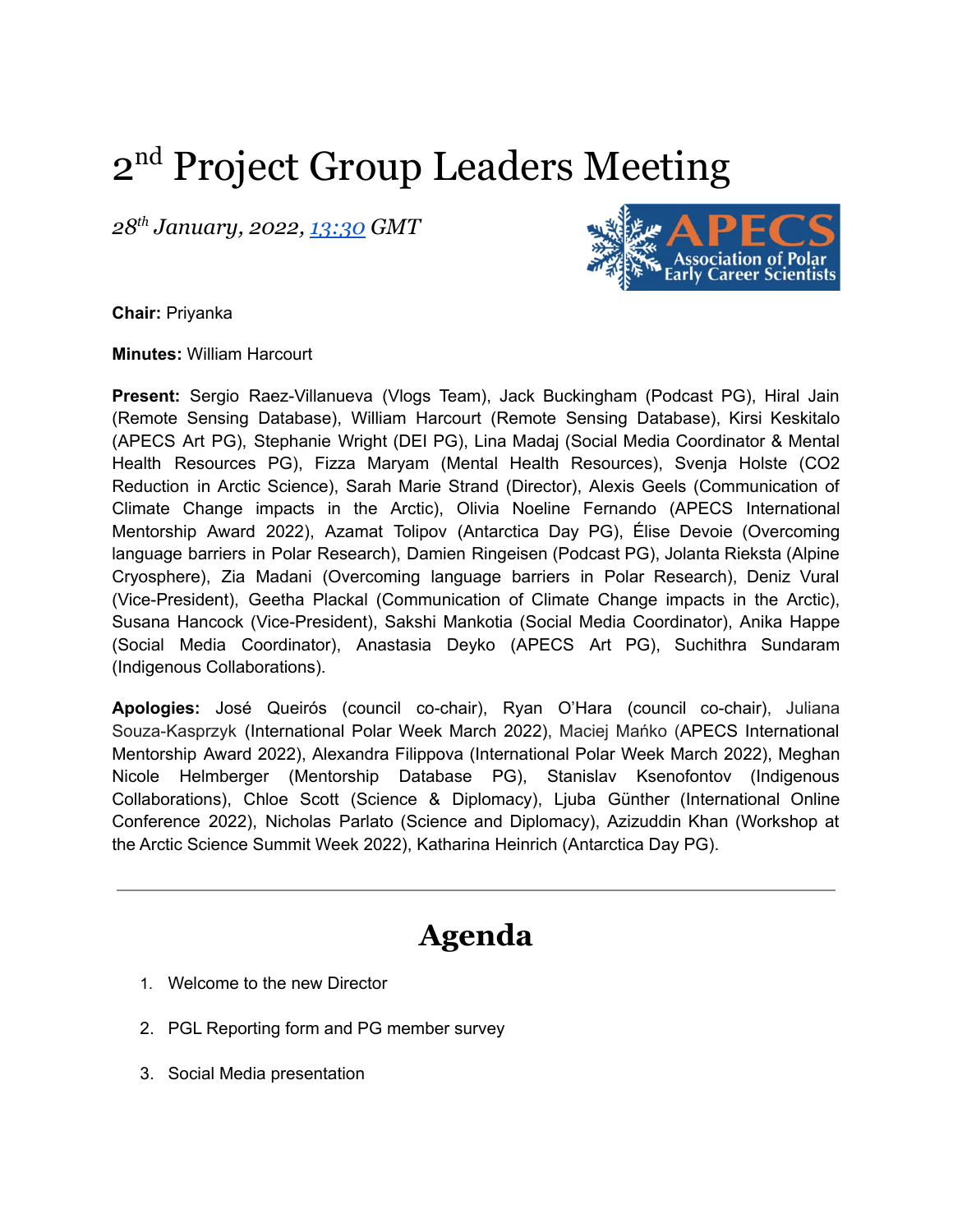- 4. Directorate Updates
- 5. ExCom Updates
- 6. Project Group [Updates](https://docs.google.com/document/d/10MO9O6dj7rGwFr5wajH9gy0OrU-Z0Pq-ZD_5Na5e8to/edit#7rGwFr5wajH9gy0OrU-Z0Pq-ZD_5Na5e8to/editKP1PX0MKh25EJVp4jAp40OoJZE/edit#3Ux4H6PMCBp6G4-w9yW5umVatoPdaRwkbb7eqKpM/edit#)
- 7. AOB

# **Minutes**

● Introduction and Welcoming by Priyanka to the first meeting after the start of the New Year 2022.

# **● Welcome to the new director:**

- *Sarah Marie Strand* will be taking charge as the New Director of APECS from February 1, 2022 onwards
- Organizing transition of directorate to Tromso
- Day-to-day activities should be relatively similar
- Based at UNIS since 2014, moving to Tromso for this position
- Background in permafrost thermal dynamics (mainly in Svalbard)
- Enjoys working with people and looking forward to getting started!

### **● PGL Reporting form:**

- Will be shared by Council Co-chairs by the first week of February, keep an eye on your inboxes.
- Deadline: 1st March
- Do not wait for the deadline and fill it as soon as possible as that helps in sending less number of reminders at the end
- Mandatory to fill for all the PGLs
- **Project Group Members survey** will be only shared with PG members
	- Feedback from PG members is important but not mandatory
	- Helps in improving APECS activities and make changes (if required)
- **● Social media presentation:**
	- Lina previously shared social media information via email
	- Overview on what social media channels are for
	- $\circ$  4 members: Anika (twitter), Lina (Instagram), Sakshi (LinkedIn) and Nadine (Facebook)
	- Email questions/queries to: [social-media@apecs.is](mailto:social-media@apecs.is)
	- Spread Polar/Alpine news targeted towards APECS members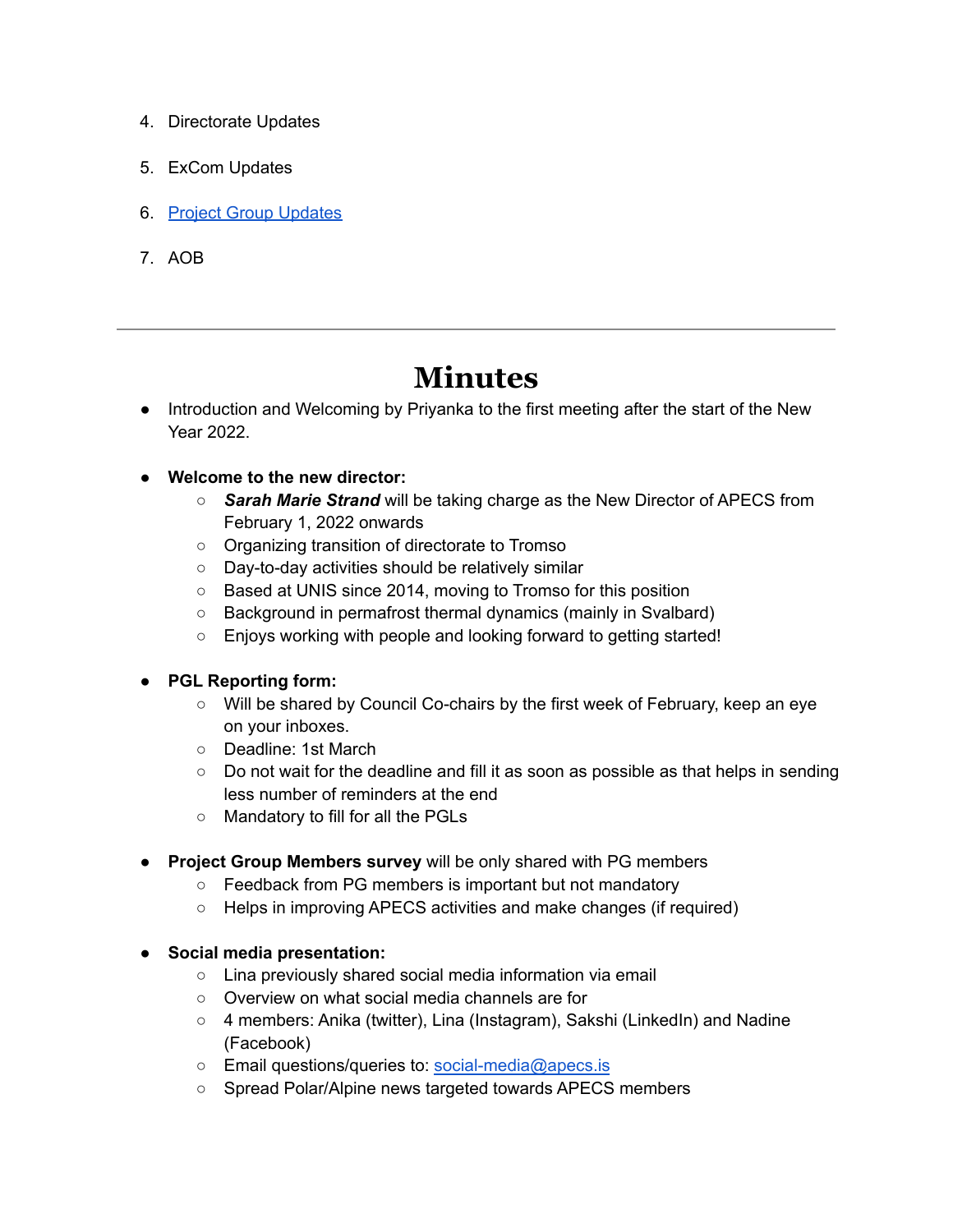- Share career opportunities, job announcements
- Share PG updates (e.g. Polar Times podcasts, events, surveys, advertising PG activities)
- >10k followers on twitter, >8k on facebook
- Comments/discussions on posts is possible (and encouraged!)
- Submit content via the social media form [https://docs.google.com/forms/d/e/1FAIpQLSe1Vx861VAMK2gyow7tfa\\_j9VSdmQ](https://docs.google.com/forms/d/e/1FAIpQLSe1Vx861VAMK2gyow7tfa_j9VSdmQ4IWDKyfErmXRg4YZbprA/viewform?pli=1) [4IWDKyfErmXRg4YZbprA/viewform?pli=1](https://docs.google.com/forms/d/e/1FAIpQLSe1Vx861VAMK2gyow7tfa_j9VSdmQ4IWDKyfErmXRg4YZbprA/viewform?pli=1)
- Can add images, text, ALT-text, extra comments, choose which channels to share news on
- Please don't hesitate to ask the coordinators for help!
- Ensure you have permission / own copyright / using a free image
- Ensure images are informative, but not overloaded with information
- Don't share zoom links unless its a link protected by a password
- Links can't be used for instagram (it only appears as text)
- Email coordinates if you have a special request (a few weeks in advance where possible) e.g. events
- Want to add more images? Email coordinators
- Should we have a social media contact for each PG (similar to having an ExCOM contact)? Let the social media coordinators know if you like this idea.
- Live streaming: it is possible on e.g. facebook, but best to contact coordinators in advance to arrange technical details. Hasn't been done before, so would be new to APECS!

### **● Directorate updates:**

- Actively transitioning directorate between Sarah and Josefine
- Functionality will be the same as usual.
- If you are putting something on social media, good to also put it onto the news page.
- Things may take a bit of time to get going, but it's all in hand!

# **● ExCom updates:**

- Susana starts
- Project group plans: all very good (some model plans also included!)
	- Anyone who hasn't submitted please submit ASAP, or contact ExCOM contact for some advice on how to submit.
	- Include: People, aims, timeline, general plans for the year
- Communications
	- Slack: considered an alternative form of communication
	- Not everyone has slack (or can access slack)
	- Critical sources of communication should remain via email e.g. meetings, tasks
	- Other channels, check with APECS may be privacy issues involved
- Deniz carries on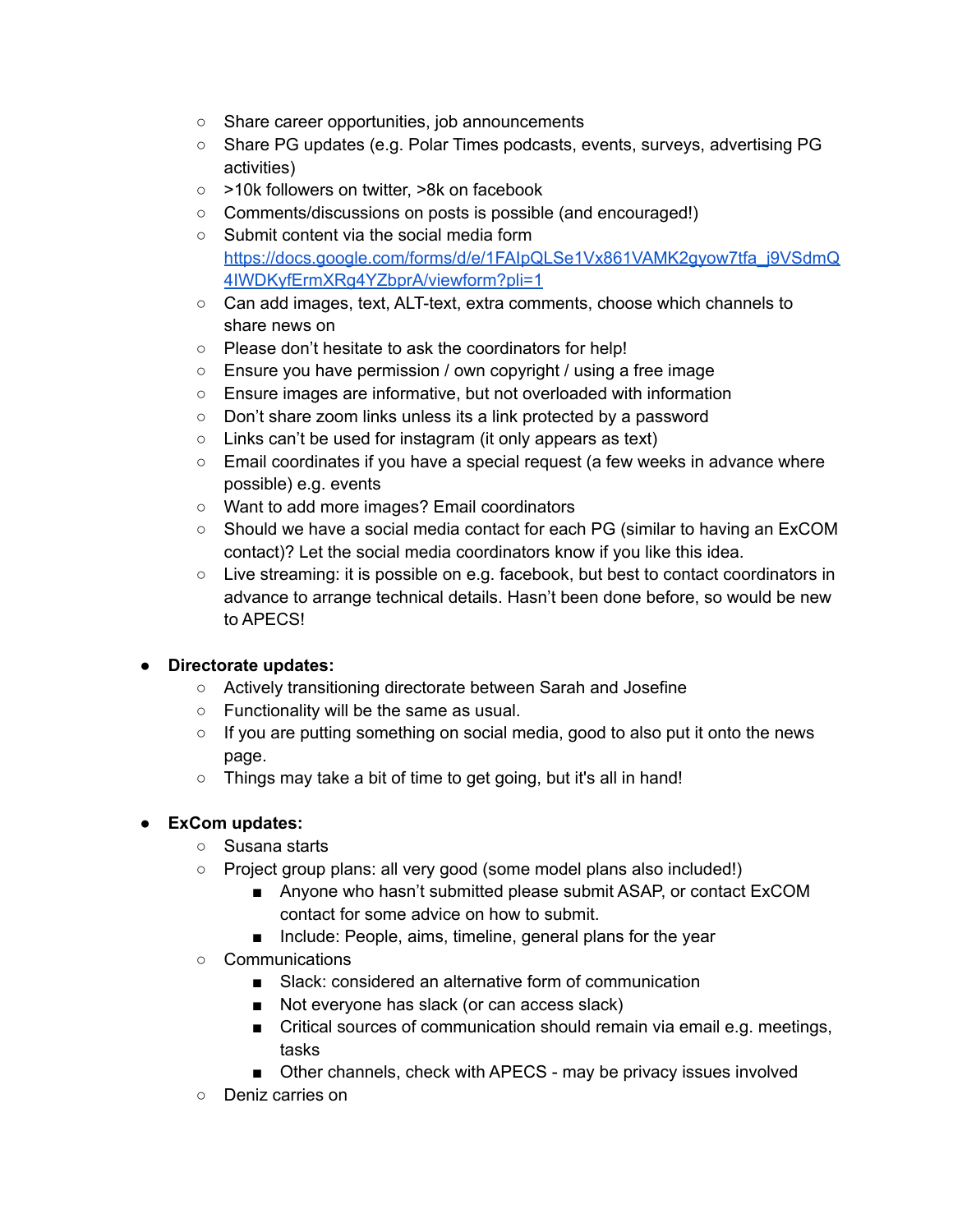- Group collaboration with SCAR
	- Ice Sheet Mass Balance and Sea Level
	- <https://climate-cryosphere.org/about-13/>

# **● Project Group Updates:**

- **○ DEI**
	- Audit on DEI resources, clean the resources up a bit
	- Planning on writing summaries for the resources
	- Working with mentorship PG to clean up database
	- Aim to begin a mentorship program align people with similar experiences
	- Survey: external consultant to review survey to make sure no bias and submit to ethics review
	- Emails regarding funds to directorate

# **○ Overcoming Language Barriers in Polar Science**

- Choosing the best direction to go into
- Focussed on indigenous ECR (might change name of group!)
- Presented poster at ArcticNet meeting made lots of good connections
- Need to create a detailed list of benefits to indigenous ECRs for joining APECS
- Want to support them, so want to make sure they know what the PG can offer
- Opened a new slack channel for indigenous ECRs to join for networking opportunities (e.g. zoom meetings), form a network between each other

## **○ INTERACT Guide on CO2 Reduction in Arctic Science**

- Final stages of writing/editing the quidebook
- Under review with INTERACT
- Temporary group: will end soon
- Discuss at next meeting how to proceed e.g. promoting the topic further
- E.g. collaborate with other PGs such as podcasts
- Question to all: Any ideas to help? Collaborations?

### **○ Remote Sensing Database Group**

- Sub-groups created
- **○ Podcasts group**
	- Episodes every 2 weeks
	- Reminder: If you want to use the podcast for your PG, work etc., get in touch!
	- March Polar Week: interested to work on this topic
- **○ T-MOSAICS Vlogs**
	- User-friendly video portal on website
	- Want to expand project to more people
	- Expanded blogs across the world!